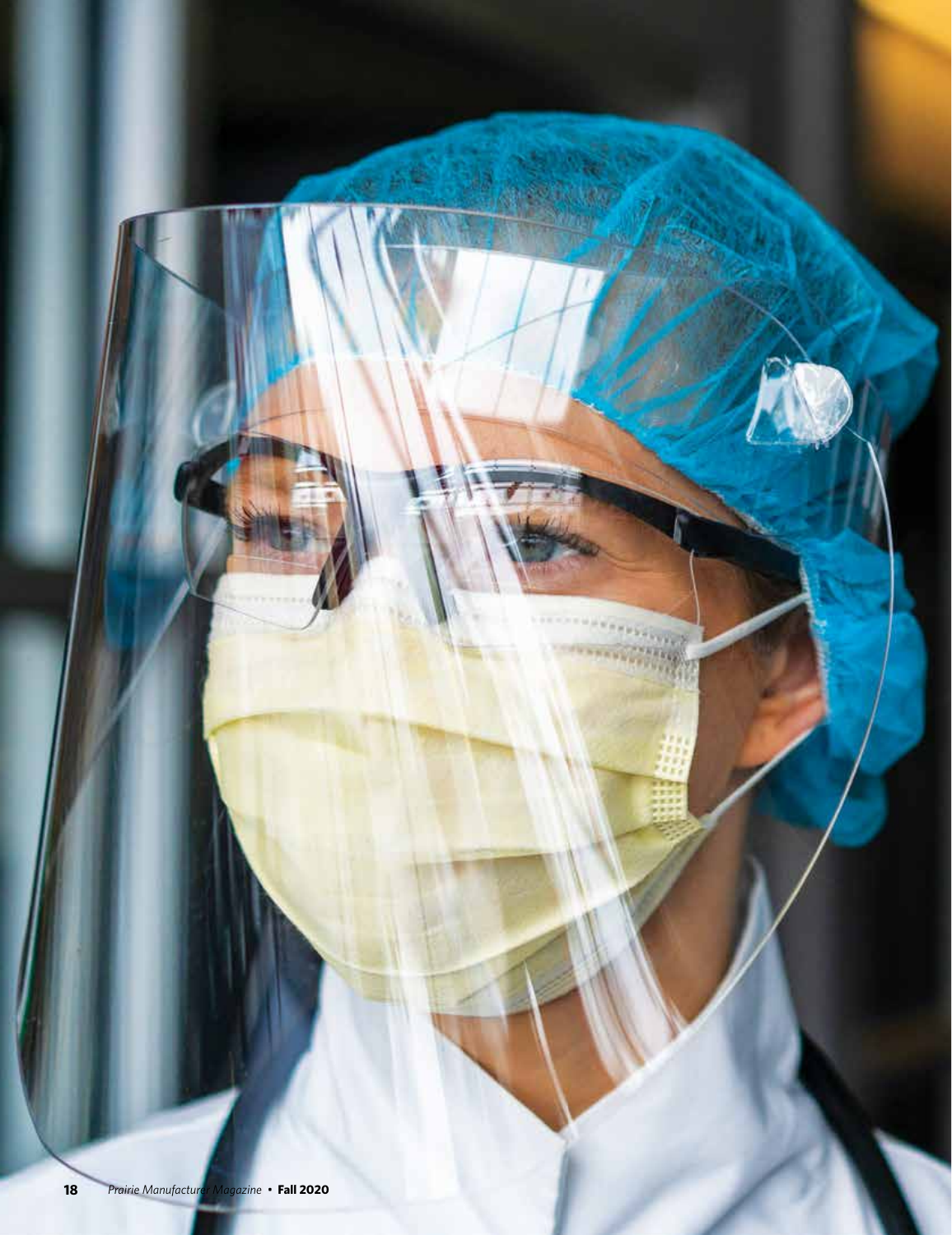# Big<br>Pivot **By Jeff Baker**<br>By Jeff Baker

*Manufacturers lean into the challenges posed by COVID-19, find they're not alone*

By Jeff Baker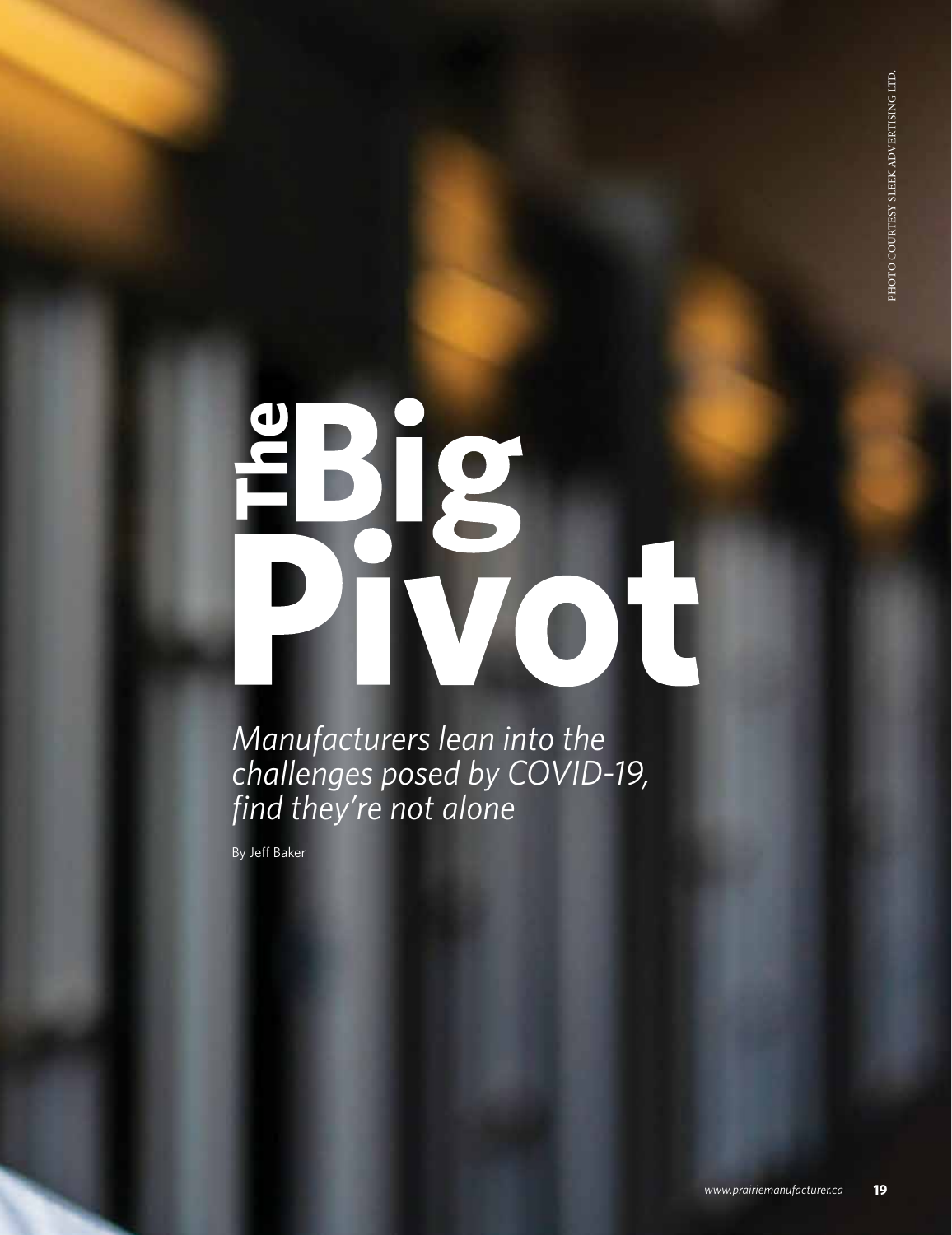

Experiency who you ask, 2019 was a year that was<br>particularly challenging for a multitude of reasons<br>was a time of the proverbial wine and roses. Perhi particularly challenging for a multitude of reasons, or it was a time of the proverbial wine and roses. Perhaps it was something in the middle.

What many of us wouldn't give to go back to those days after living the last 10 years that has been 2020 so far.

Sure, okay… I'll dial back the pessimism a smidge. Even for me it's a bit much. Especially when we have no option but to keep calm, stay safe, and carry on.

But what can any of us actually do when there's a global pandemic and no clear path forward or no firm timeline back to the world we used to know?

In true Prairie form and in good ol' manufacturing spirit, companies and leaders across the sector and region have risen to the challenge. They've adapted their businesses, engaged with their employees, suppliers, and customers, and identified the opportunities hidden within the haze and uncertainty.

But what does this business adaptation look like? How did businesses make the journey from the initial shock of the pandemic, to figuring out which way was up, and to planning a measured and reasonable response – whatever that response would be?

That's been the big question for manufacturers not just across the Prairies, but in every country around the world. It's been a story of the big pivot.

## **Wait for the sign?**

For Regina-based Sleek Advertising (also known as Sleek Signs), their experience with the big pivot was one of necessity.

Being in business for 20 years in the large format digital printing business, Sleek has experienced its share of ups and downs, just as any company has. In fact, 2019 was a great year, and the first bit of 2020 was looking fairly positive, too.

The company was the principal producer of signage for the Canadian Football League's Grey Cup events, and has

done extensive work for Regina Downtown, Mosaic Stadium, and major out-of-home advertising firms with large-format advertising products shipped from coast to coast to coast.

As Carl Weger, President and CEO of Sleek explained, "We had just moved into our new facility last summer. We went from 10,000 square feet to around 25,000 square feet, and we were looking to really scale up the business to take advantage of the new space."

Then the COVID-19 pandemic arrived.

"It was definitely a hit," says Weger, "but as a team we quickly looked into how we could potentially help with the local response."

### **Doom with a side of hope**

"We could see the doom and gloom in other parts of the world, so we knew some sort of challenge was coming our way, Weger explains, "but we really didn't know just what that challenge would be."

Looking at the news coverage beaming in from earlier COVID-19 hotspots including China, Iran, and Italy, the Sleek team could see that face masks and face shields were – and would be – in extremely high demand.

"We initially looked into producing face masks," said Weger, "but they were just going be too difficult to fabricate with our specific skills and equipment."

Face shields, though, were a different story. They could be produced in-house by Sleek, using their own equipment and their own talent.

### **It's not all easy peasy**

Although it was an easy decision for the company to dive into face shields, Weger comments that there were plenty of other not-so-easy parts to the shift.

"Materials were evaporating from the market around the world, so we were working on shield designs that wouldn't require those things already in shortage."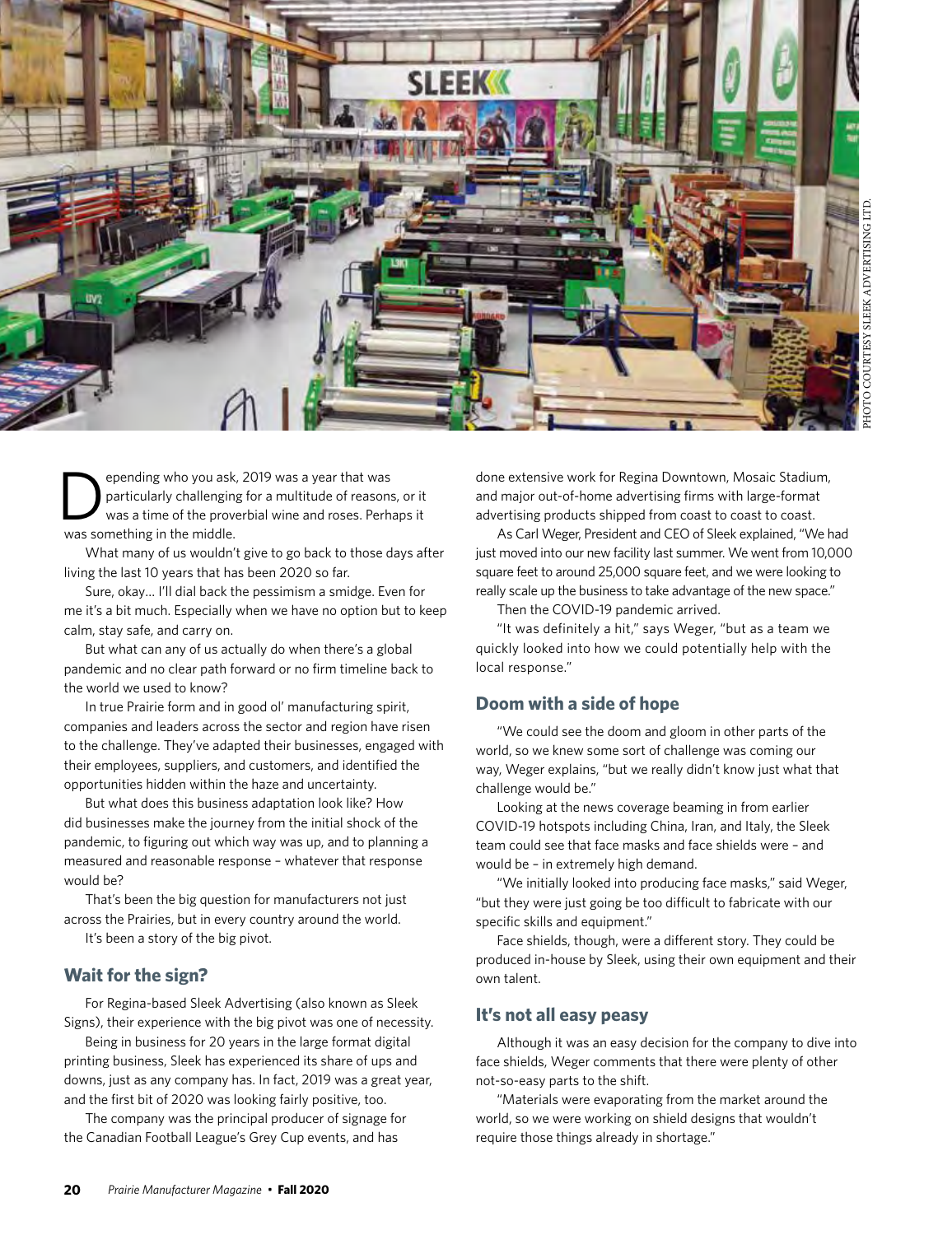Weger says, "The design work was the easy part. Trying to get certification from Health Canada and other required government agencies, and even getting through the public sector procurement processes takes a lot of time and energy, but we did get a medical device license in the end."

Despite the hurdles the company has faced in getting their product into government and public sector health agencies, they have found success in other sectors.

"We've actually had pretty good uptake for our shields in dental offices locally, and we've even shipped them as far as Boston where they're used in seniors' homes by frontline workers and for at-risk people in the service sector," says Weger.

# **Continuous improvement, continuous flexibility**

Weger credits his company's focus on continuous improvement as helping them weather the COVID-19 storm.

"We've always been strong believers in continuous improvement. It's given us the flexibility we needed to tackle this change," says Weger. "We were able to take on lots of input from our team, put these ideas through a flexible but systematic process, and come up with a number of product designs that have been helping our customers – old and new."

"This shift into PPE allowed us to keep almost all our team employed through the pandemic," Weger says, "and they've been totally engaged from the get-go."

Weger admits that he would never have thought the company would be holding a medical device license or selling protective equipment, and he definitely doesn't see himself selling PPE forever.

However, he says the pivot has allowed Sleek to survive, allowed the team to keep working, albeit in a different way, and they've been able to expand their reach into nontraditional clients.

# **Putting the 'Win' in the sails**

For some manufacturers, the pivot hasn't necessarily looked as dramatic, and it might not have taken them so far out of their comfort zone.

Chris Parker, Manager of Sustainability and Process Improvement with Winpak in Winnipeg, explains that the company's products were already essential before the COVID-19 pandemic hit.

"We primarily make flexible packaging for meats and cheeses at this plant," says Parker. "Our products are part of the food supply chain, so we have been quite busy."

Nonetheless, there has been a shift in Winpak's business from the institutional and food service side of the industry to retail.

"In terms of production volume, there have been some record or near-record months, but it's definitely been challenging trying to meet the demand all the while implementing COVID prevention techniques," explains Parker. "Everything from social distancing and additional cleaning, to having a significant portion of our office staff working from home, we need to keep all our employees safe."

# **Protecting food, protecting people**

In the case of Winpak, it hasn't been a shift away from their usual business to use up slack capacity, rather they added to

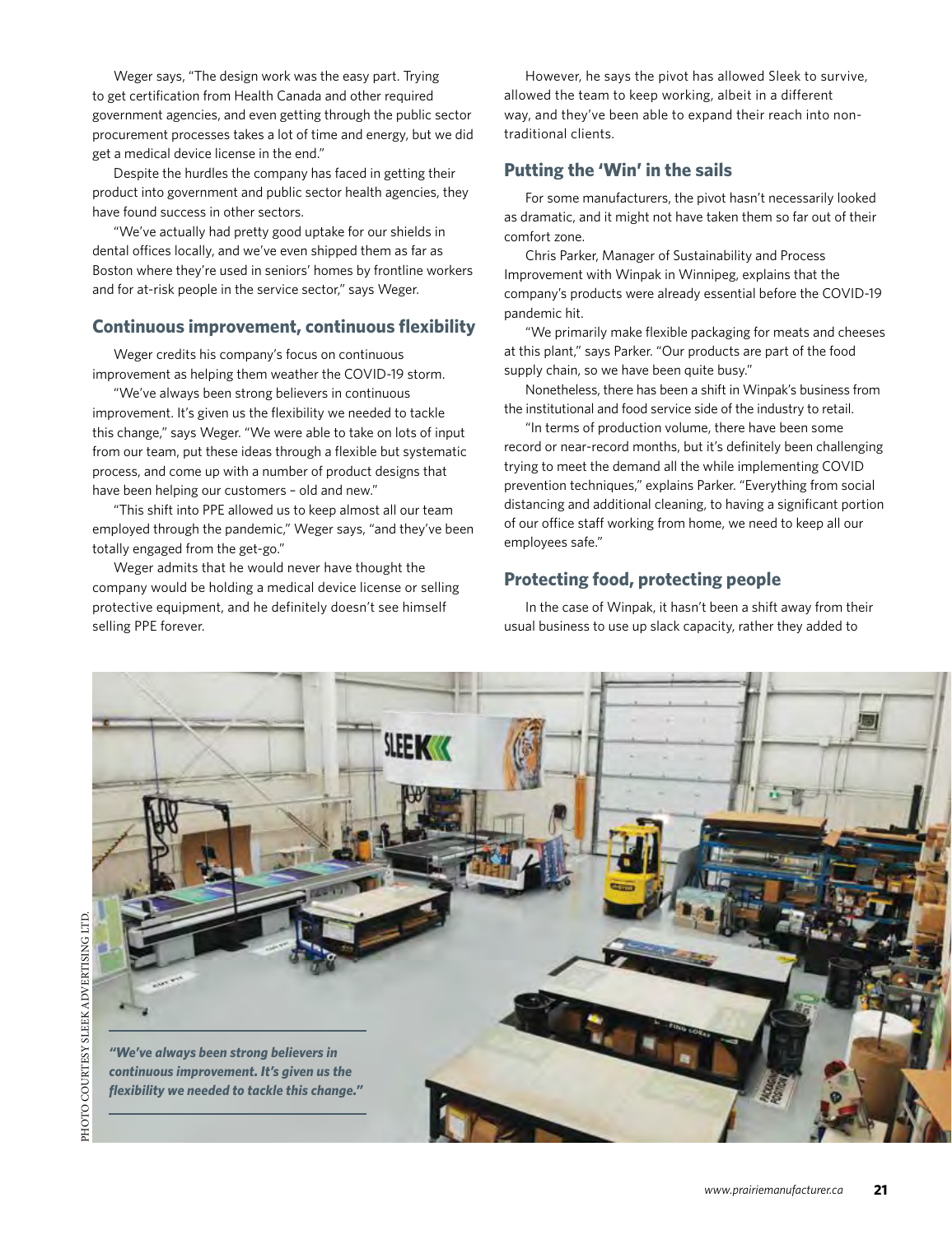

their usual business by taking on PPE production, specifically face shields.

"There was obviously a requirement for PPE, and the Manitoba government approached CME Manitoba to see if there were companies that could take on production," says Parker.

"We happened to have some material on hand that was suitable and not really in demand at that point. Normally it would be used in semi-rigid food packaging, and we tried to source other material, but some suppliers were quoting lead times of eight to 10 weeks."

"So, we figured we should be able to cut this [material] up to work in a face shield design from Bauer that was available in the public domain," Parker says.

However, with Winpak's main business continuing at record pace, taking on more manufacturing and assembly wasn't going to be easy. That's where having a solid network of friends and partners like Sur-Seal, MacDon, and Hillary came in handy.

## **It's good to have friends**

"We partnered with Sur-Seal Packaging, because they were a company we were using to source various materials, and they were fairly well connected," says Parker. "They could get the supplies that were needed, and their business had slowed, so they had people they could contribute to the project."

"Our president and MacDon's president knew each other through business acquaintances, and MacDon said they'd be willing to participate and supply human resources for the assembly. Same with Hillary, who helped us make the rounded corners on the shields," Parker says.

"It was definitely a team effort. Everybody had different capacities and capabilities, but it all came together and worked out in the end."

### **Coming together for the cause**

By working together as partners, Winpak, MacDon, Sur-Seal, and Hillary were able to produce 10,000 shields a week for a six-week period.

"We were able to supply the government with 60,000 highquality face shields," says Parker.

"We've since moved out of that business," Parker explains, "as there seems to be quite a few other companies that have geared up and perfected their products and production.

When asked what Winpak and its people have learned through this process, Parker says that just seeing people step-up and step out of their usual comfort zones is gratifying.

"Both internally and externally, seeing the efforts that people put into this to get it done, to see it be successful, it's just a really good story and a good example of teams coming together."

### **Tough times create strong roots**

In Saskatoon, Venables Machine Works has been delivering custom steel manufacturing services to their clients for nearly 90 years, including during the Great Depression and the Second World War.

"We started 2020 seeing a lot of promise, like other folks out there," says Dan Wingerak, Venables' Shop Manager, who has been with the company for more than 30 years.

Family-founded in 1931 and employee-owned today, the company was forced to lay off a portion of their workforce as the initial shock of the COVID-19 pandemic hit.

### **The dark before the dawn**

"Around March 30, we got together as a shop, and it was probably the most difficult discussion we ever had with our